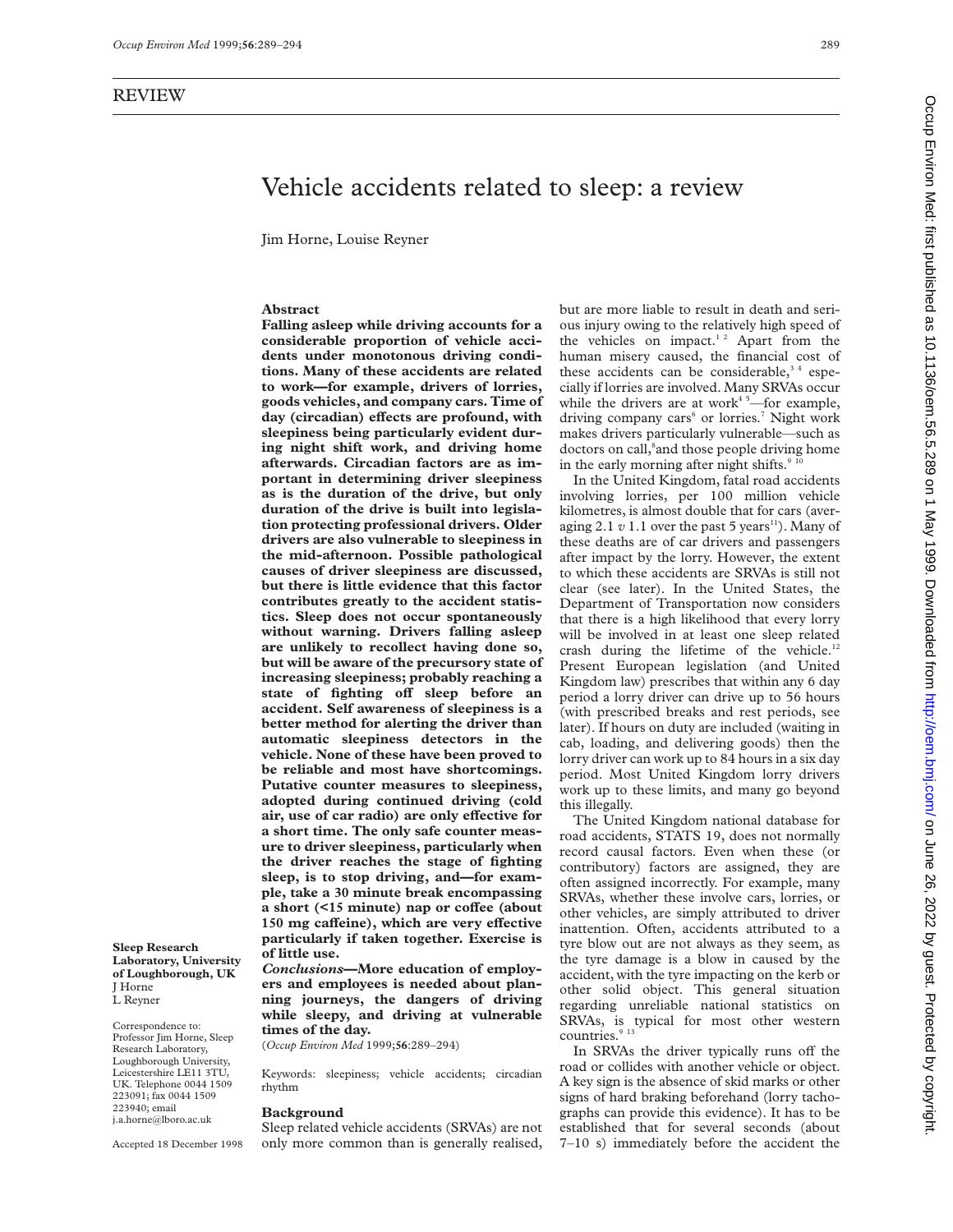driver could have seen clearly the point of run off or the object hit (implying prolonged inattention rather than momentary distraction). Other causes have to be eliminated such as mechanical defect in the vehicle, bad weather, poor road conditions, speeding, driving too close, the driver having excess alcohol or a medical disorder, and, sometimes, even the possibility of the driver attempting suicide. Drivers who are able to respond after these accidents seldom acknowledge having fallen asleep (see below).

### **Studies of accidents**

Long, undemanding, and monotonous driving, typified by motorways, facilitates sleepiness,<sup>14</sup> −16 as does any other tedious task.<sup>17</sup> A recent, substantial United Kingdom survey by Maycock,<sup>6</sup> covering 4600 respondents, found that 29% admitted to having felt close to falling asleep at the wheel in the previous year, and 17.9% had accidents during the previous 3 years. Of these, and for those accidents on motorways, 15% were SRVAs. Maycock also showed that company car drivers had, as might be expected, a greater likelihood of having SRVAs by virtue to their greater exposure to driving, and driving long distances.

Few SRVAs occur on urban roads because the driving conditions are relatively stimulating, and usually there is much for the sleepy driver to see and do. By contrast, on non-urban roads, we <sup>2</sup> have estimated from an analysis of all accidents in Devon and Cornwall over a 5 year period, and to which the police were summoned, that 16% were SRVAs. Although Maycock <sup>6</sup> has given a lower estimate, at 9% of total vehicle accidents being related to sleep, this included accidents on urban roads, where the police were not present (minor shunts). Thus it is likely that these two estimates are reasonably consistent. The situation is worse for motorways, where we <sup>2</sup> found that around 20% of accidents were probably SRVAs. Maycock <sup>6</sup> reported this level to be somewhat lower, at 15%.

In the United Kingdom there are clear time of day effects for SRVAs,<sup>26</sup> with peaks around 0200–0600 and 1400–1600. This has been found for other countries, such as the United States,  $918$  Israel, Finland,  $19$  and France.<sup>20</sup> If the variations of traffic density over the day are taken into consideration, then the probability of SRVAs in the early morning is even greater. $21$ For example, at around 0600 drivers are over 20 times more likely to fall asleep at the wheel than at around  $1000.<sup>21</sup>$  At about  $1600$  they are three times more likely to do so than at about 1000 or 1900, the time when the circadian rhythm of sleepiness is least. Periods of the day vulnerable to SRVAs are distinct from the peak times for all road accidents in the United Kingdom, which occur during the commuting periods of around 0800–0900 and 1700–1800.

Sleepiness produced by prescribed drugs, alcohol, and other substances, is influenced by the circadian changes in sleepiness. Alcohol consumed early in the afternoon is about twice as potent in producing sleepiness and driving impairment as the same dose taken in the early evening.22 In both situations, blood alcohol concentrations (BACs) were similar. Even a working lunch with relatively small amounts of alcohol, leading to BACs well within United Kingdom driving limits, can produce considerable driving impairment under motorway conditions. $22$  The business lunch involving moderate alcohol consumption, well within the legal driving limit, presents increased risk for motorway driving that afternoon.

We <sup>2</sup> have found that drivers under 30 years old (usually men) are particularly prone to SRVAs in the early morning. Although this is at least partly due to them being the most prevalent group of road users at this time of day, they may also be at a greater risk, as there is increasing evidence that young adults undergoing sleep loss experience greater levels of sleepiness than they realise, or are prepared to recognise. $22$ That is, older people are relatively less sleepy with similar levels of sleep loss. However, with increasing age, the daily peak of SRVAs seems to shift to later in the day, and among those drivers aged  $50-69$  it is in the early afternoon.<sup>21</sup> Of course, it is possible that these older drivers are not particularly at risk then, but are more likely to drive at these times. Unfortunately, there are no United Kingdom norms on road usage by age of the driver and time of day.

Much laboratory evidence, unrelated to SRVAs, shows overwhelmingly that the time of day when one undertakes a monotonous task is as important relative to sleepiness as is the duration of the task.<sup>17 24</sup> Nevertheless, the European Union regulations for lorry drivers' working hours allows them to drive 4.5 hours continuously without a break (4.0 hours for a bus or coach driver) irrespective of the time of day. If one includes the driver's non-driving duty hours then the period without a break can be extended considerably. To our knowledge there are no convincing data on which to base any premise that 4.5 hours is generally a safe duration of time for a lorry driver to drive, especially on monotonous roads. All the accidents related to early morning sleep (albeit few) that we reported<sup>2</sup> involving lorry drivers, occurred within 2 hours of the start of the journey. Drivers of vans and taxis have no restrictions on their driving hours.

A recent Swedish occupational health study<sup>25</sup> involving 6000 respondents, showed (by stepwise multiple regression) that involuntarily falling asleep at work was significantly related to the independent factors of: shiftwork (odds ratio (OR) 1.40), solitary work (OR 1.3), and disturbed sleep (OR 2.4). This study did not specifically target lorry drivers, but it strongly suggests that such a driver, driving alone at night (working long hours), having previously relied only on the sleeping facilities provided by the lorry's rear bunk, and with the vehicle parked near a noisy road or lorry park will, together, present a particularly hazardous combination. Interestingly, this study<sup>25</sup> found that drinking coffee reduced the likelihood of falling asleep at work (OR 0.76), and is a topic that we will consider further (see later).

Increasingly, shiftworkers are changing over to a 12 hour shift system, with the night period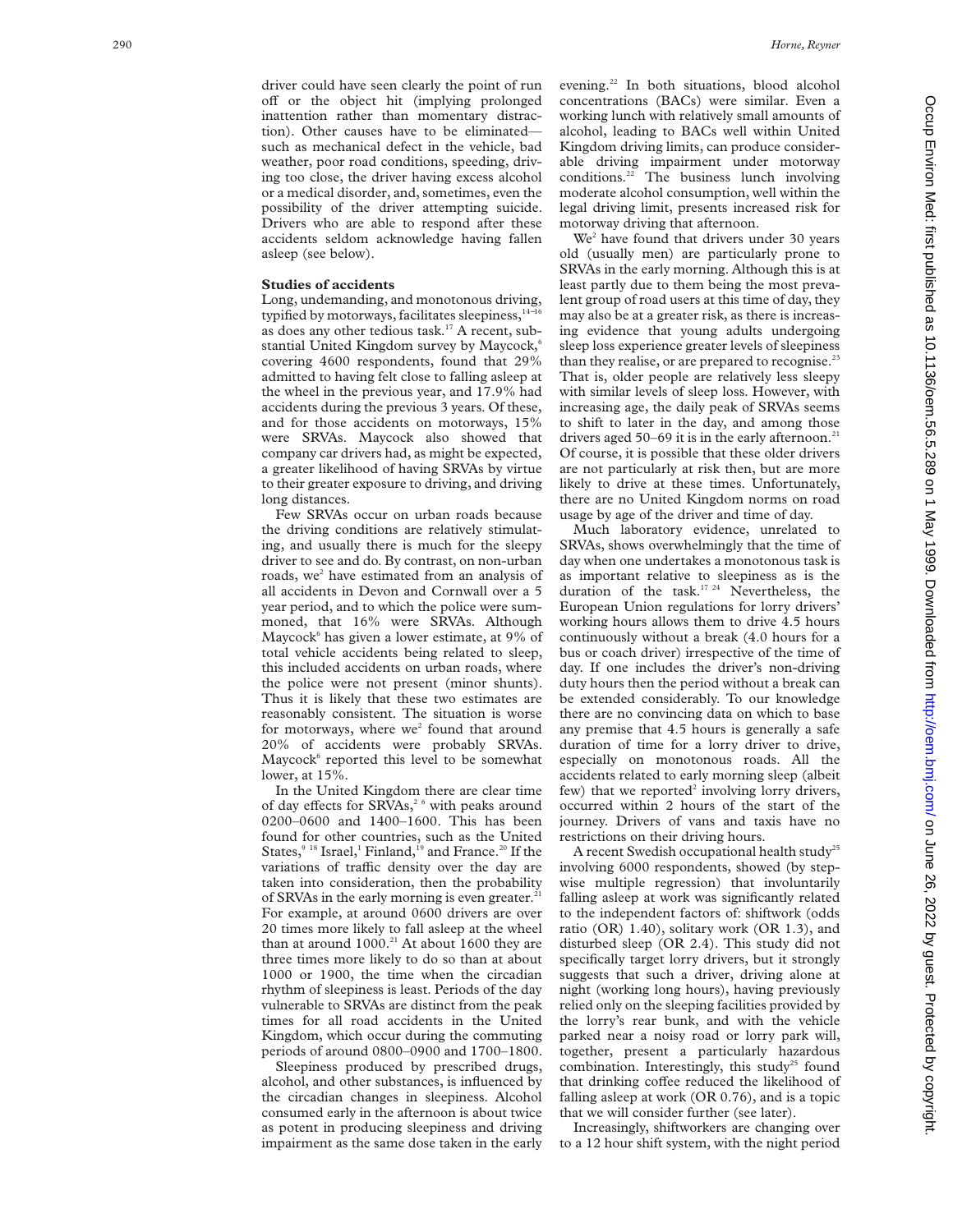usually starting at 1800 or 1900. A recent, major study<sup>26</sup> comparing 8 hour with 12 hour shift systems found that although there were few overall differences in alertness during work hours, the 12 hour participants were significantly more sleepy at the end of the shift, particularly at 0700. The safety of these people is problematic when driving home, particularly if this involves monotonous driving for more than 20 minutes. We $^{27}$  have shown that 20 minutes is the limit of safe driving under these conditions (see below). Insufficient research has been undertaken into this driving home aspect of night work.

## **Clinical causes of driver sleepiness**

Driver sleepiness is usually not associated with sleep disorders, but is found typically in healthy people<sup>20</sup> who had had insufficient sleep or were driving at their circadian nadir. When a pathological cause is present, this tends to be a sleep related breathing disorder, commonly sleep apnoea. Estimates of the increased risk that people with these breathing disorders have of having an SRVA, compared with age related normal subjects, vary from no difference<sup>28</sup> to around twice as likely,<sup>7 29 30</sup> and even up to four times greater.<sup>31</sup> Although these drivers may be at a higher risk, they may compensate by reducing or otherwise modifying their driving habits.<sup>28</sup> By contrast, it has been argued<sup>32</sup> that driving impairments and accidents are underreported by these people. The obstructive variety of sleep apnoea tends to be associated with obesity, particularly a fat neck.<sup>30</sup> In lorry drivers a positive correlation has been found between obesity or collar size and increased risk of SRVA.7 Medicolegal issues about accidents caused by these and other drivers with sleep disorders, are complex.<sup>33</sup>

## **Driver forewarning of falling asleep**

Most drivers causing SRVAs usually deny having fallen asleep, and the evidence pointing to the accident being related to sleep has to come from other sources. There are possible reasons for this denial—such as fear of prosecution and loss of insurance indemnity. But it is more likely that the person genuinely had no recollection of actually having fallen asleep. Sleep laboratory studies show that people who fall asleep typically deny having been asleep if awoken within a minute or two. This was showed many years ago, $34$  and again more recently.<sup>35</sup> Gastaut and Broughton<sup>34</sup> reported that 2–4 minutes of sleep had to elapse before >50% of people acknowledged that they were asleep. These investigators noted that, "subjective sleep onset appears to be a relatively lengthy period during which perception of state is blurred and uncertain". As a driver cannot remain asleep for more than a few seconds without having an accident, this may account for why such recollection is poor in drivers having had SRVAs.

However, this is no excuse for drivers falling asleep at the wheel. Although they may not acknowledge having fallen asleep, it is very likely that they were aware of the precursory feeling of sleepiness, even though they may also

not remember this after the accident. In the only published study<sup>36</sup> to monitor subjective sleepiness in healthy, sleepy drivers while they were driving, the authors noted that all their drivers were aware of their lowered arousal, and those who fell asleep had to fight sleep beforehand and in doing so knew the risk of falling asleep. Unfortunately, the study was extreme in that driving continued for many hours until the drivers fell asleep.

These findings, obtained from drivers while they were driving, contrast with two other related studies<sup>37</sup> <sup>38</sup> which asked their drivers to think back often weeks, months, and even years after a SRVA. These two studies were related, and both claimed that drivers who fall asleep at the wheel can have no foreknowledge of sleepiness beforehand, and that for them the sleep episode was a surprise. Such claims have influenced medicolegal arguments relating to driver culpability. However, analysis of both reports<sup>37 38</sup> shows that their conclusions are misguided and based on the same misleading questions incorporated into identical questionnaires. One question was the ambiguous and seemingly unanswerable, "While driving I become drowsy before I am aware of it", which does not differentiate between knowledge of earlier sleepiness and knowledge of having fallen asleep. The other question, "I have gone to sleep for short periods while driving without being aware that I am going to sleep", only inquires about having fallen asleep, not earlier sleepiness.

To our knowledge, there are few, if any other relevant reports, apart from our own recent study,<sup>39</sup> which assessed the association between subjective sleepiness and driving impairment in sleepy drivers driving a full size, interactive car simulator, and under moderate conditions of sleepiness. We<sup>39</sup> also examined the progress of sleepiness before falling asleep and the possibility that drivers who feel very sleepy misperceive or disassociate this from the perceived likelihood of actually falling asleep. Healthy young adult experienced drivers, who had had their sleep restricted to 5 hours the night before, drove for 2 hours in the afternoon. Lane drifting, typifying sleepy driving, was subdivided into minor incidents (one wheel out of lane) and major incidents (all wheels out of lane), where major incidents were indicative of actually falling asleep. A distinction was made between the subjective perceptions of sleepiness and the likelihood of falling asleep, with drivers reporting these separately. Increasing sleepiness was closely associated with rising driving incidents. Major incidents (potential accidents) were preceded by self awareness of increasing levels of sleepiness, starting about 40 minutes before the major incident. Typically, subjects had reached the stage of fighting sleep when these major incidents happened. Although the perceived likelihood of falling asleep was highly correlated with increasing sleepiness, some subjects failed to appreciate that extreme sleepiness is accompanied by a high likelihood of falling asleep. Nevertheless, it was not possible for our subjects to fall asleep at the wheel and have a major incident without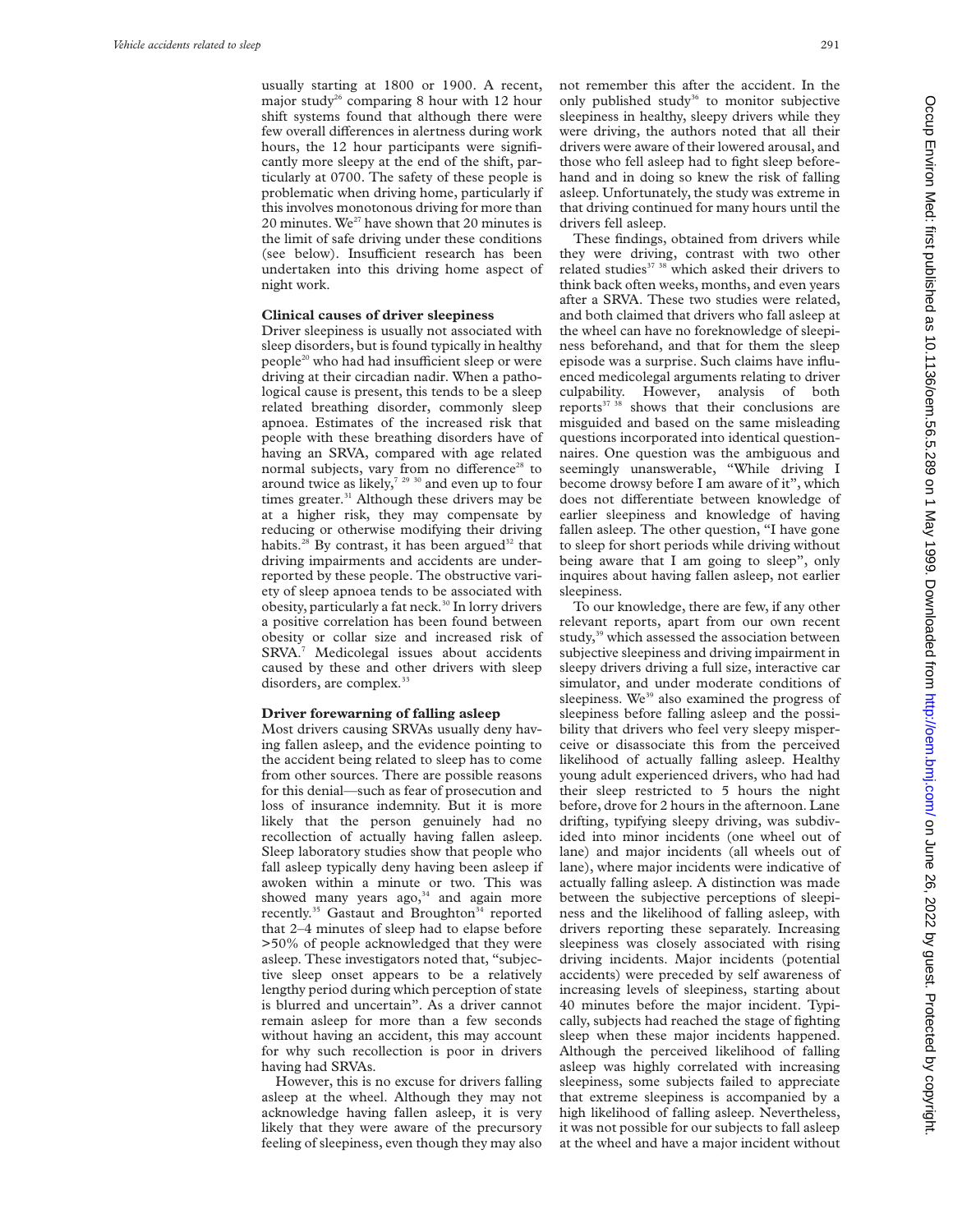experiencing a sustained period of increasing sleepiness, of which they were quite aware. Of course, in as much as these findings come from a laboratory simulation there is the problem of the extent to which these can be generalised to the real world. But given the danger and ethical problems confronting a real study, such laboratory investigations are all we can go on. Clearly, these findings strongly suggest that there is a need to educate at least some drivers that extreme sleepiness is very likely to lead to falling asleep and an accident.

## **Can devices in vehicles help to alert the sleepy driver ?**

Many vehicle and other manufacturers are attempting to develop monitors of driver sleepiness in the vehicle, to alert the driver. However, as Lisper et al<sup>36</sup> aptly remarked, "what is the use of alerting a driver already aware of the fact that s/he is close to sleep but who unwittingly still continues to drive ?" In the United Kingdom there is increasing concern that such devices (of unproved reliability) may encourage sleepy drivers simply to take further risks and continue to drive, thinking that the device will alert them when the situation becomes particularly dangerous.

Why do sleepy drivers persevere with their driving, beyond the point when they are fighting sleepiness, and should stop driving ? Do they not realise the risks involved? Sleepiness might cloud a person's judgement about the extent of the driving impairment, although recent laboratory findings unrelated to driving<sup>40</sup> show that sleepy subjects are usually aware of the extent of their deteriorating performance. It is possible that sleepiness affects mood, making drivers more optimistic, less cautious, and even more reckless with their driving. There is evidence from more extreme sleep loss studies that this can happen, 41 42 but there is no such research relevant to sleepy driving.

### **Symptoms of falling asleep at the wheel**

The potential danger of driving motivates most sleepy drivers into putting much effort into remaining awake. As a result the process of falling asleep at the wheel is not the same as when one lies down in bed, expecting to sleep, and falling sharply into obvious sleep. The sleepy driver fighting sleep exhibits different durations and sequences of the physiological events that precede the onset of sleep.<sup>43</sup> Hence, the various physiological measures that can be used to measure falling asleep can show poor associations with each other even under the best laboratory conditions.<sup>44</sup> This is a problem that besets the development of physiological monitoring devices for detecting driver sleepiness. Although the classic signs of sleepiness are obvious, those of starting to go to sleep are not simple matters to detect in the driver, as the electroencephalogram often reflects a condition of neither being awake nor asleep, with the driver being in a protracted state of quasisleep. Even the closing of the eyes, which occurs during the normal process of falling asleep, can be delayed to the point that some of our subjects $43$ 

could be described as being asleep with their eyes open. Such a phenomenon was first noted 70 years ago by Miles,<sup>45</sup> who said, "a motorist or anyone may actually be asleep, even if the eyes are seen to be open". This finding throws further doubt on the effectiveness of any device for detecting driver sleepiness that relies on eye closure. Eye blink rates have been claimed to be a good index of sleepiness, $46$  but we $43$  have found it to be unreliable, as blinking in the driver is also affected by the outside road lighting, oncoming headlights, and the air temperature and state of the ventilation system in the vehicle.

Typically, a car being driven by a driver falling asleep either runs into a vehicle in front, or weaves or drifts off the carriageway. Variability in speed is not so reliable an index $47$  and depends on the force required to depress the accelerator. Falling asleep is accompanied by reduced muscle tone throughout much of the body—for example, head rolling—and foot pressure on the accelerator pedal will relax. However, the outcome with respect to vehicle speed will depend on how much the accelerator pedal return spring counteracts foot pressure. The scientific literature is unclear about the more subtle changes to steering that may occur during sleepy driving. One recent account<sup>48</sup> claimed that steering wheel reversals are a good indicator of sleepiness, with both the number and amplitude of these increasing with sleepiness. However, the extent of such changes depends on experience and driving skills, as good drivers maintain a more constant number of corrections than do poorer drivers.<sup>48</sup>

The response time in applying the brakes in an emergency is commonly thought to be impaired by sleepiness. But this may not always be the case, as laboratory studies indicate that the driver will either respond almost normally or not at all (hence a collision). That is, response time becomes disrupted rather than shows a gradual decline.<sup>47</sup> Measurement of a driver's reaction time to pushing a button on the steering wheel, in response to a randomly generated sound from within the car, has been studied as a potential device for monitoring driver sleepiness. However, a recent, unpublished comprehensive review $49$  of reaction time as an indicator of driver sleepiness, concluded that many aspects of this area require further investigation, and it cannot be said with any confidence that a reaction time fatigue monitor could be made both effective and reliable. Other investigators $50$  advocate caution about such methods, as they could be used by the sleepy driver as a form of entertainment to relieve the monotony and distract him or her from the driving. In summary, the most valid and reliable method for detecting driver sleepiness lies with the drivers' own personal knowledge of their sleepiness.

# **Practical counter measures**

The best advice to a driver falling asleep at the wheel is to stop driving as soon as possible. Although motoring organisations advocate various methods in the vehicle to counteract sleepiness, such as cold air to the face (opening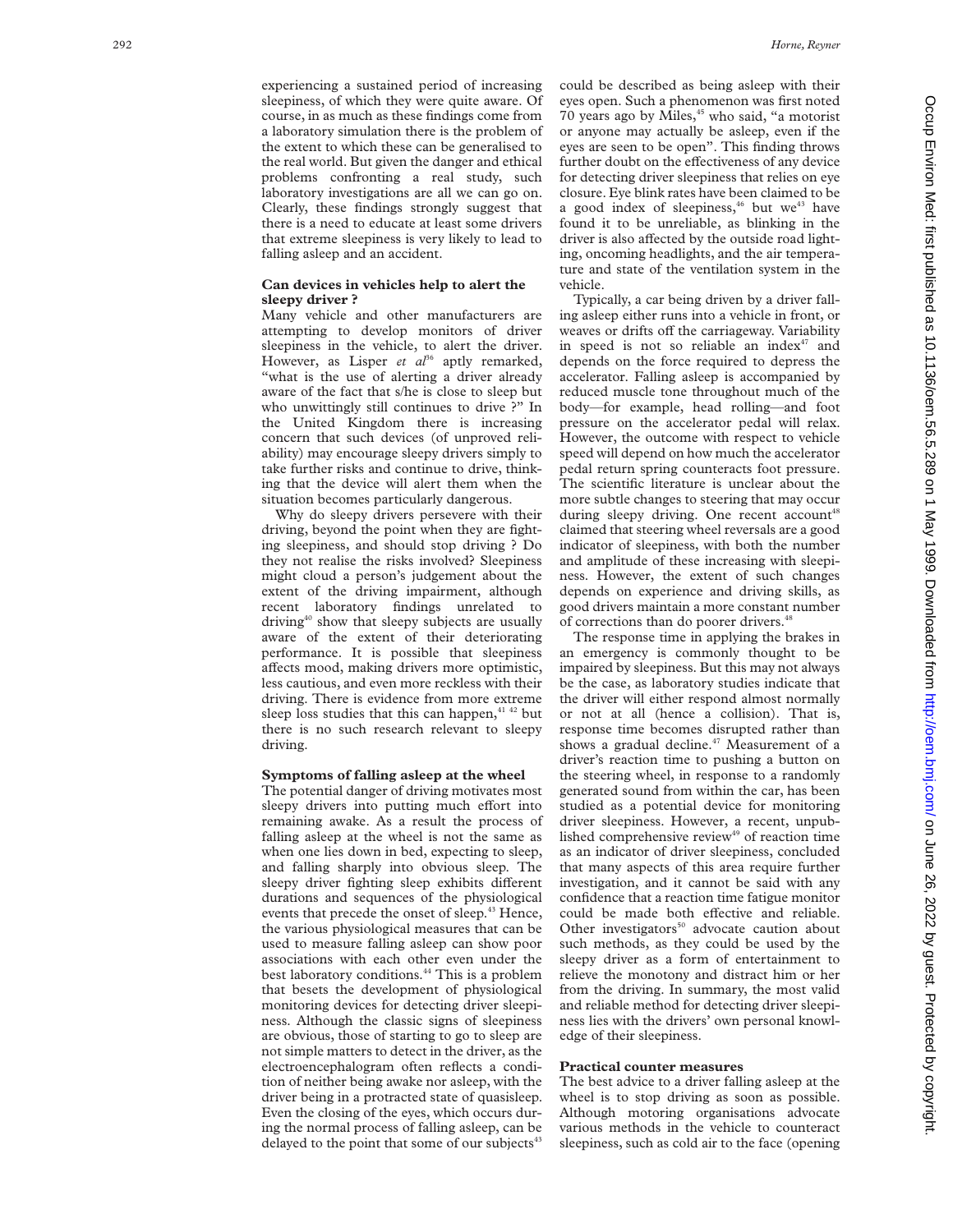the window) or turning up the car radio or tape player, there is no scientific evidence to endorse this.<sup>51</sup> We<sup>51</sup> have shown that both methods provide only temporary benefit, being only partially effective for a short period (about 15 minutes). That is, these techniques should not be used to prolong driving, but may provide enough time for the driver to locate and stop at a suitable place to park and rest. In some cases, listening to the radio, or rather attempting to listen to the radio, can distract sleepy drivers from being so aware of their sleepiness and impaired driving.<sup>51</sup>

"Take a break" is clearly good advice as it necessitates stopping driving. The best counter measure to sleepiness is to sleep, or at least to take a nap. In a comprehensive review on the minimal sleep to maintain performance, Naitoh<sup>52</sup> concluded that 4 minutes was the minimum. Naps beyond 20 minutes can be counterproductive as they develop into a full sleep, leading to difficulty in arousing and a postsleep inertia (thick headedness, heavy limbs, difficulty in getting going<sup>53</sup>). Fifteen minute naps taken every 6 hours during a 35 hour period of no sleep have been shown to be very effective in maintaining performance.<sup>52</sup> Recently, Gillberg *et al*<sup>54</sup> reported that a 20 minute nap taken in the morning after a sleep restricted to 4 hours the previous night reversed behavioural deficits later that morning, and again that afternoon.

Most car and lorry seats are well designed for napping, perhaps too much so if one is actually driving. In fact, modern vehicle comfort and ergonomic layout of the controls, as well as sound reduction, are so good that sleepiness at the wheel might, unwittingly, be enhanced by such good features.

The next most feasible method for alleviating sleepiness is a pharmacological stimulant, with the most acceptable being caffeine (as in coffee). It has few adverse side effects at doses that can be taken in reasonable amounts of coffee—two cups give around 150 mg,<sup>55</sup>—although, cups of coffee do vary considerably in caffeine content. Coffee also contains small amounts of other stimulants for example, theophylline. Laboratory work outside the field of driving has shown that caffeine in relatively low doses (100–200 mg) significantly improves alertness in sleepy subjects.<sup>56–58</sup>

Little by way of systematic research has been undertaken on the effects of caffeine or napping on driving.  $We^{43}$  have compared: a nap  $of$  <15 minutes, 150 mg caffeine, and a caffeine placebo, each given randomly (double blind) across test sessions, to sleepy drivers during a 30 minute rest period between two, 1 hour afternoon drives in a car simulator. Caffeine taken in this manner takes about 30 minutes to become effective. To enhance afternoon sleepiness, subjects were sleep restricted to 5 hours the night before. Both caffeine and the nap significantly reduced major and minor driving incidents (lane drifting, as already described), subjective sleepiness, and electroencephalographic signs of drowsiness. The effects with caffeine lasted for the hour of driving and were

consistent across all subjects, whereas for the nap, less so, as some subjects had difficulty napping. However, even 15 minutes of nonsleep dozing was beneficial. Taking a 30 minute break, alone (placebo) was only effective for about 15 minutes after restarting the driving. In another study<sup>59</sup> of a longer duration  $(2 \text{ hours})$ drive, we have shown that the combination of caffeine with a nap, whereby 150 mg caffeine was taken immediately before a nap or doze of up to 15 minutes (both within a 30 minute break) had a powerful and enduring effect in suppressing sleepiness and driving incidents more potent than either method alone. We do not advocate that drivers rely on higher (pharmacological) doses of caffeine, as this implies that they are too sleepy, and hence, should not be driving at all. However, in an emergency, rather than caffeine in high doses, a schedule of short naps would be more beneficial.<sup>52−54</sup>

As already noted, SRVAs have a high incidence in the early morning, especially in younger drivers, and particularly in night shift workers returning home. In a further study<sup>27</sup> in our laboratory, young drivers who had a night of no or restricted (5 hours) sleep, drove for 2 hours (0600–0800) continuously after ingesting (at  $0530$ ) 200 mg caffeine (about 3 cups of coffee) or placebo, in a counterbalanced double blind design. Caffeine was effective in reducing sleepiness and driving incidents for only up to 30 minutes in those drivers who had been up all night. For those who had 5 hours sleep, caffeine significantly reduced incidents and subjective sleepiness throughout the 2 hour drive and was of considerable benefit.

Sleepy drivers are often recommended to go for a walk or take some exercise during a break from driving, but again, there is no strong evidence in support of this. We<sup>60</sup> have examined the effects of 10 minute bouts of light, moderate, and heavy exercise in sleepy subjects. Only the heavy exercise resulted in any marked and enduring improvement in alertness (lasting for up to 30 minutes). Several subjects reported that the moderate and light exercise seemed to make them more alert; but this effect only lasted for about 10 minutes. Unfortunately, the heavy exercise regime is too great for most people to be of any practical benefit.

### **Conclusions**

Vehicular accidents related to sleep can be reduced through a greater awareness by drivers and employers of the danger of driving while sleepy, and that such driving behaviour is unacceptable, particularly to other road users. Work and other time schedules should be planned so as to minimise exposure to prolonged driving under monotonous conditions during the more vulnerable times of the day and night. The best and most accurate information drivers have at their disposal about their state of sleepiness comes from their own self awareness of sleepiness. What many drivers fail to appreciate is that sleepiness portends sleep, which can come on more rapidly than they realise, especially if the driver has reached the more profound stage of fighting off sleep. This involves acts such as opening the vehicle's